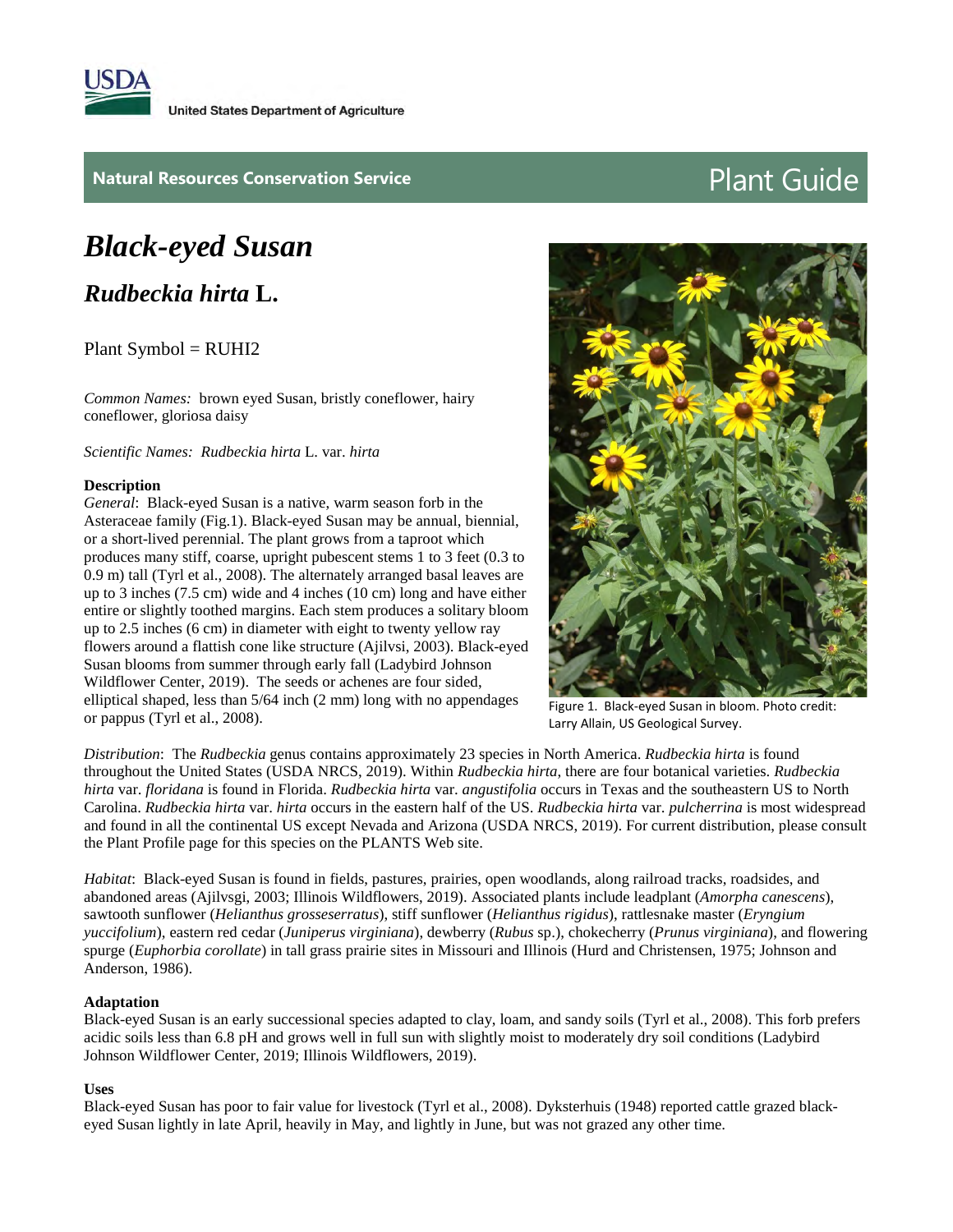Wildlife and pollinator insects use black-eyed Susan. White-tailed deer (*Odocoileus virginianus*) graze on the basal leaves in winter (Miller and Miller, 1999). Little Carpenter bees (*Ceratina* sp.), Leaf Cutting bees (*Megachile* sp.), and Green Metallic bees (*Agapostemon* sp.) collect pollen and nectar (Fig.2). Coneflower Miner bees (*Andrena rudbeckiae*) prefer *Rudbeckia* flowers (Illinois Wildflowers, 2019). Black-eyed Susan is a larval host for Silvery Checkerspot (*Chlosyne nycteis*) and Bordered Patch (*Chlosyne lacinia*) butterfly caterpillars and adult butterflies are attracted to the plant (Ladybird Johnson Wildflower Center, 2019). Bobwhite quail (*Colinus* sp.), wild turkey (*Meleagris gallopavo*), and songbirds eat its seeds (Tyrl et al., 2008).

#### **Ethnobotany**

Native American Indian tribes utilized the entire black-eyed Susan plant. Yellow and green dyes were produced from the blooms (Ajilvsi, 2003). Derivatives from roots, stems, leaves, and florets were used to treat various ailments (Tyrl et al., 2008). The Cherokee prepared a leaf wash to heal swelling caused by worms. Sores were bathed with root infusions and earaches treated with root oozes. The Iroquois used root infusions to treat children with worms and a root decoction for heart medicine. The Potawatomi treated colds with root infusions (Moerman, 2015).

### **Status**

*Threatened or Endangered*: Rudbeckia hirta is not threatened or endangered (US Fish and Wildlife Service, 2019).

*Wetland Indicator*: *Rudbeckia hirta* is a facultative upland (FACU) plant in the Northcentral and Northeast, Eastern Mountains and Piedmont, Atlantic and Gulf Coastal Plain, Midwest, Great Plains, Arid West, and Western Mountains, Valleys, and Coast regions of the United States. Facultative upland plants usually occur in non-wetlands but may also occur in wetlands (US Army Corps of Engineers, 2018).



Figure 2. Black-eyed Susan is a pollen and nectar source for bees and butterflies**.**



Figure **3**. A butterfly draws nectar from a black-eyed Susan bloom.

*Weedy or Invasive*: This plant may become weedy or invasive in some regions or habitats and may displace desirable vegetation if not effectively managed. Please consult with your local NRCS Field Office, Cooperative Extension Service office, state natural resource, or state agriculture department regarding its status and use.

Please consult the PLANTS Web site [\(http://plants.usda.gov/\)](http://plants.usda.gov/) and your state's Department of Natural Resources for this plant's current status (e.g., threatened or endangered species, state noxious status, and wetland indicator values).

#### **Planting Guidelines**

Plant black-eyed Susan is planted with a no-till drill, conventional drill equipped with a small seed or wildflower seed box, or broadcast seeding. Prepare a weed free seedbed using light tillage, herbicide applications for conventional and broadcast planting. Lightly disk or harrow to loosen the soil surface then roll or cultipack prior to seeding. A firm seedbed is needed as seedling emergence is poor in a fluffy seedbed (Grabowski, 2001). Use a seeding rate of 0.8 pure live seed (PLS) lb/acre when drill planting on 20 inch or less row spacing; 0.7 PLS lb/acre when drill planting on 21 to 40 inch row spacing; and 1 PLS lb/acre when broadcast seeding. Seed black-eyed Susan in mid-September through April (USDA NRCS, 2018). Place the seed ¼ inch (6mm) deep and leave the drill planter furrows open (Grabowski, 2001). Seed should be placed close to the soil surface then rolled or cultipacked after broadcast seeding to ensure good seed-to-soil contact.

#### **Management**

Clip wilted blooms of black-eyed Susan to promote blooming and/or reduce self-seeding (Missouri Botanical Garden, 2019). Black-eyed Susan eventually declines without soil disturbance. Disk the site every two to three years to control perennial weeds and promote black-eyed Susan germination (Burgess et al., 2010). Black-eyed Susan increased on pastures in fair or poor condition but was not observed in pastures in good or excellent condition (Dyksterhuis, 1948). Therefore, monitoring grazing and improving pasture condition are ways to control black-eyed Susan.

#### **Pests and Potential Problems**

Pests include aphids (*Aphididae* sp.) which suck plant sap and produce a sticky honeydew. Diseases include downy mildew (*Sclerospora* sp.) which attacks seedlings and produces light yellow spots on foliage, powdery mildew (*Erysiphe* sp.) that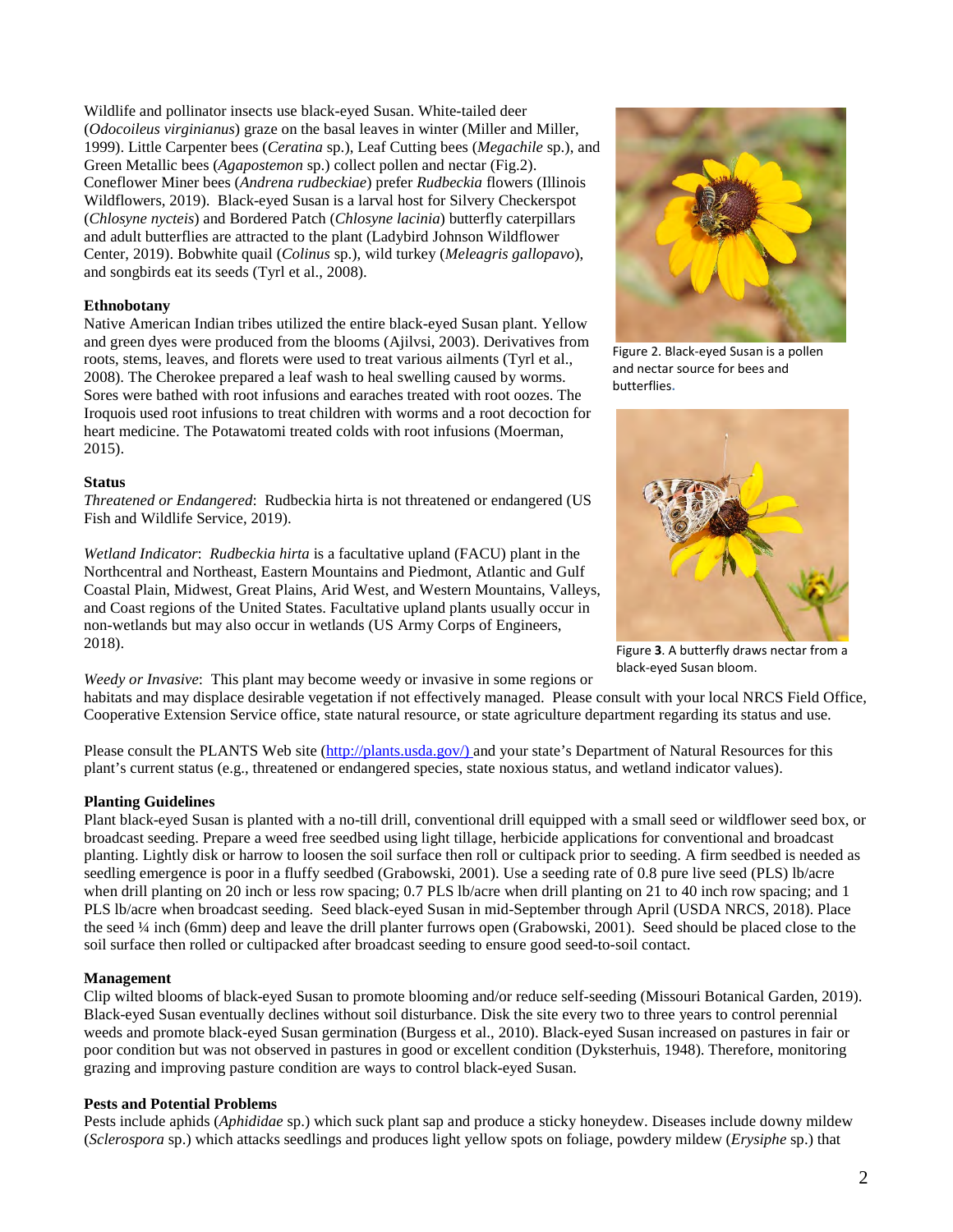produces a white growth on leaves, and white smut (*Entyloma* sp.) that causes light spots on leaves. Destroy plant material affected by white smut (Gilman and Howe, 1999).

#### **Environmental Concerns**

Black-eyed Susan is considered a desirable plant within its native range and has no known detrimental effects on the environment.

#### **Control**

Black-eyed Susan can be controlled by mechanical means such as mowing or applying a broad-spectrum herbicide. Please contact your local agricultural extension specialist or county weed specialist to learn what works best in your area and how to use it safely. Always read label and safety instructions for each control method. Control measures appear in this document only to provide specific information.

#### **Seeds and Plant Production**

Prepare a weed free seedbed using tillage and/or herbicide application. Prior to planting, the seedbed must be firmed and accumulated moisture for improved establishment success. Direct sow using a no-till drill, conventional drill with small seed or wildflower box, or broadcast seed. Refer to *Planting Guidelines* for appropriate seeding rate based on row spacing and seeding method, and plant in mid-September through April (USDA NRCS, 2018). When broadcast seeding, mix the seed with a carrier such as cat litter or coarse sand to improve seed distribution and help prevent planting at too high a rate. Roll or cultipack the planting site to ensure good seed-to-soil contact after planting. Black-eyed seedlings emerge in fall, overwinter as rosettes, and begin rapid spring growth. Apply 20-30 lb/acre N in the spring to aid plant growth and development. Avoid cultivating plants in rows as they do not tolerate root disturbance or soil deposited on them from the field cultivator (Grabowski, 2005).

Sometimes fall planted seeds germinate the following spring. Spring germination causes the plants to flower sporadically and reduces seed harvest. If this occurs, leave the plants to mature, produce seed, and then mow to improve the stand. Harvest seed the following year (Grabowski, 2001).

Harvest seed in mid-summer using a combine equipped with a slow speed fan. Black-eyed Susan ripens indeterminately; therefore, seed harvest should be completed when most of the seed heads are mature. Harvest seed soon after the seed heads are brown and woolly in appearance but before shattering (Figure 3). Air dry and scalp the harvested material. Use a seed cleaner with air adjustments and separation screens to remove chaff and unfilled seed. Recommended screen sizes are 1/16 or 1/18 round hole for top screens and 36 x 36 or 6 x 36 wire mesh screen for the bottom to remove fine material and sand (Grabowski, 2005).

Cleaned seed (Fig. 4) yields range from 20 to 30 lb/acre at the USDA NRCS Jamie L. Whitten Plant Materials Center in Coffeeville, MS (MSPMC). Seed purity varied from 57% to 82% and seed germination ranged from 22% to 90%. Seeds remained viable up to five years in controlled storage conditions of 55°F and 45% relative humidity (Grabowski, 2001). Phillips (1985) mentions the seeds have no prolonged dormancy and Andersen (1968) notes they require no pretreatment for germination.



Figure 4. Signs of maturing Rudbeckia seed heads include dried ray flowers and a brown, woolly appearance.



Figure 5. *Rudbeckia hirta* seeds are small and four sided. Photo credit: Steve Hurst, ARS Systematic Botany and Mycology Laboratory, hosted by the USDA-NRCS PLANTS Database.

Start black-eyed Susan transplants in the greenhouse. Direct sow into individual planting tray cells filled with sterile growing media. After sowing, cover the seeds with a thin layer of growing media and lightly water. Place the trays in a greenhouse set at 65°F-70°F daytime temperature and 55°F nighttime temperature (Butler and Frieswyk, 2001). Seed should germinate and emerge in approximately two weeks after planting. Thin to obtain one vigorous seedling. Keep growing media moist but not overwater because the plants are vulnerable to damping off or rot if overwatered (Phillips, 1985). Grow the transplants in the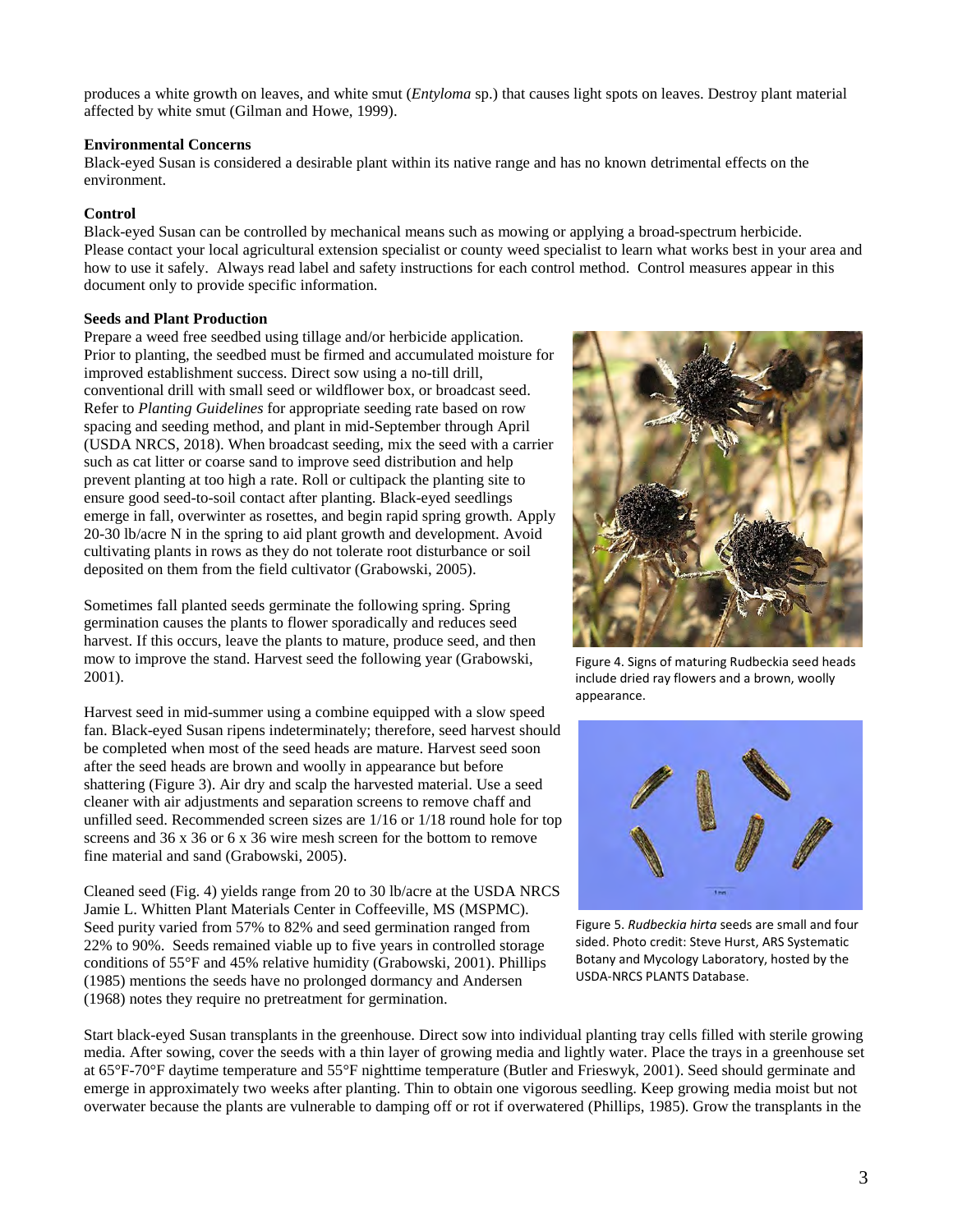greenhouse until they develop a firm, fibrous root plug. Then move the plant trays to a shade house and harden off for one to two weeks before transplanting outside.

#### **Cultivars, Improved, and Selected Materials (and area of origin)**

Black-eyed Susan seed and plants are available commercially. Cultivars should be selected based on local climate, resistance to local pests, and intended use. Consult with your local land grant university, local agricultural or horticultural extension agent, or local USDA NRCS office for recommendations on adapted cultivars for use in your area**.** 

#### **Literature Cited**

Ajilvsgi, G. 2003. Wildflowers of Texas. Shearer Publishing. Fredericksburg, TX.

- Andersen, R. 1968. Germination and establishment of weeds for experimental purposes. Weed Science Society of America, W.F. Humphrey Press, Inc., Geneva, NY. 236 p.
- Burgess, L., T. Moss, J. Pomerlee, and J. Allison. 2010. Fact sheet-guidelines for fall wildflower planting. Jamie L. Whitten Plant Materials Center. Coffeeville, MS.
- Butler, J. and C. Frieswyk. 2001. Propagation protocol for production of propagules (seeds, cuttings, poles, etc.) Rudbeckia hirta seeds USDI NPS – Rocky Mountain National Park Estes Park, Colorado. In: Native Plant Network. Accessed online 3/25/2019 at: [http://NativePlantNetwork.org](http://nativeplantnetwork.org/) US Department of Agriculture, Forest Service, National Center for Reforestation, Nurseries, and Genetic Resources.

Dyksterhuis, E. 1948. The vegetation of the western cross timbers. Ecological Monographs. 18(3): pg. 326-376.

- Gilman, E. and T. Howe. 1999. *Rudbeckia hirta* black-eyed Susan, gloriosa daisy- Pub. FPS512. Univ. of Florida Extension. Univ. of Florida, Gainesville, FL.
- Grabowski, J. 2001. Propagation protocol for production of propagules (seeds, Cuttings, poles, etc.) *Rudbeckia hirta* L. plants USDA NRCS Coffeeville/Jamie L. Whitten Plant Materials Center, Coffeeville, Mississippi. In: Native Plant Network. Accessed online: 3/15/2019 a[t http://NativePlantNetwork.org](http://nativeplantnetwork.org/) US Department of Agriculture, Forest Service, National Center for Reforestation, Nurseries, and Genetic Resources.
- Grabowski, J. 2005. Native wildflower seed production techniques in Mississippi. Native Plants Journal. Univ. of Wisconsin Press. Vol 6(1): pg. 72-75.
- Hurd, R. and D. Christensen. 1975. Ecology study of friendly prairie, Missouri. In: Wali, M. ed. Prairie: a multiple view. Grand Forks, ND. Univ. of North Dakota Press. pg. 89-102.
- Illinois Wildflowers. 2019. Black-eyed Susan-*Rudbeckia hirta*. Accessed online 3/21/2019 at: [https://www.illinoiswildflowers.info/prairie/plantx/be\\_susanx.htm](https://www.illinoiswildflowers.info/prairie/plantx/be_susanx.htm)
- Johnson, R. and R. Anderson. 1986. The seed bank of a tallgrass prairie in Illinois. American Midland Naturalist. Vol. 115(1): pg. 123-130.
- Ladybird Johnson Wildflower Center. 2019. Plant database *Rudbeckia hirta*. Accessed online on 3/15/2019 at: [https://www.wildflower.org/plants/result.php?id\\_plant=ruhi2](https://www.wildflower.org/plants/result.php?id_plant=ruhi2) Ladybird Johnson Wildflower Center. Austin, TX.
- Miller, J. and K. Miller. 1999. Forest plants of the southeast and their wildlife uses. Southern Weed Science Society.

Missouri Botanical Garden. 2019. *Rudbeckia hirta*. Accessed online: 3/15/2019 at <http://www.missouribotanicalgarden.org/PlantFinder/PlantFinderDetails.aspx?taxonid=277225>

Moerman, D. 2015. Native American medicinal plants-an ethnobotanical dictionary. 5th printing. Timber Press, Portland OR.

Phillips, H. 1985. Growing and propagating wildflowers. Univ. of North Carolina Press, Chapel Hill, NC. 330 p.

Tyrl, R., T. Bidwell, R. Masters, and R. Elmore. 2008. Field guide to Oklahoma plants-commonly encountered prairie, shrubland, and forest species. 2<sup>nd</sup> ed. Dept. of Natural Resource Ecology and Management. Oklahoma State Univ. Stillwater, OK.